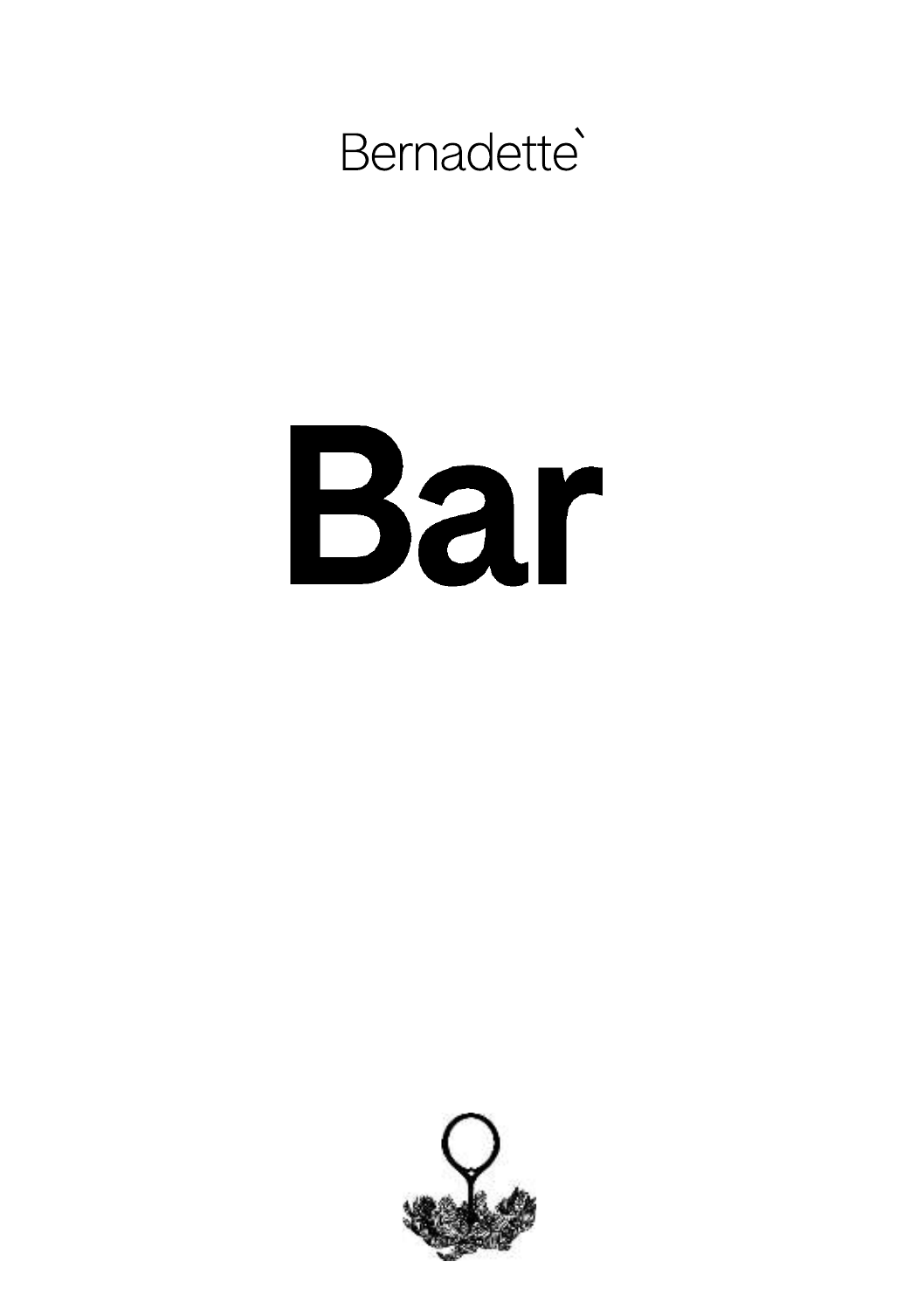## Daytime **Special Sparkles**



## Bernadette Spritz

Vermouth bianco & rosso, Crème de Cassis, mint, lime juice, Prosecco, bitters 14

## Helvetico Spritz

Helvetico dry, ginger beer, lime juice, mint, Prosecco 14

## Swiss Negroni

Turicum gin, Martinazzi bitter, Helvetico rosso 16



Bellini Peach liqueur, peach, Prosecco 13

## Aperol Spritz

Aperol, soda water, Prosecco 12

Hugo Elderflower syrup, mint, soda water, Prosecco 12

## Without alcohol;

## Bitter Spritz

Sanbitter, orange juice, lemon, soda 7

## Sparkling wine;

10cl / 75cl

Prosecco Valdobbiadene Millesimato Villa Sandi Veneto, IT 10 / 70

## Champagne Jacquart Brut Mosaïque

Chardonnay, FR Pinot Noir, Pinot Meunier 16 / 112

Alle Preise in CHF inkl. MwSt. / All prices in CHF incl. VAT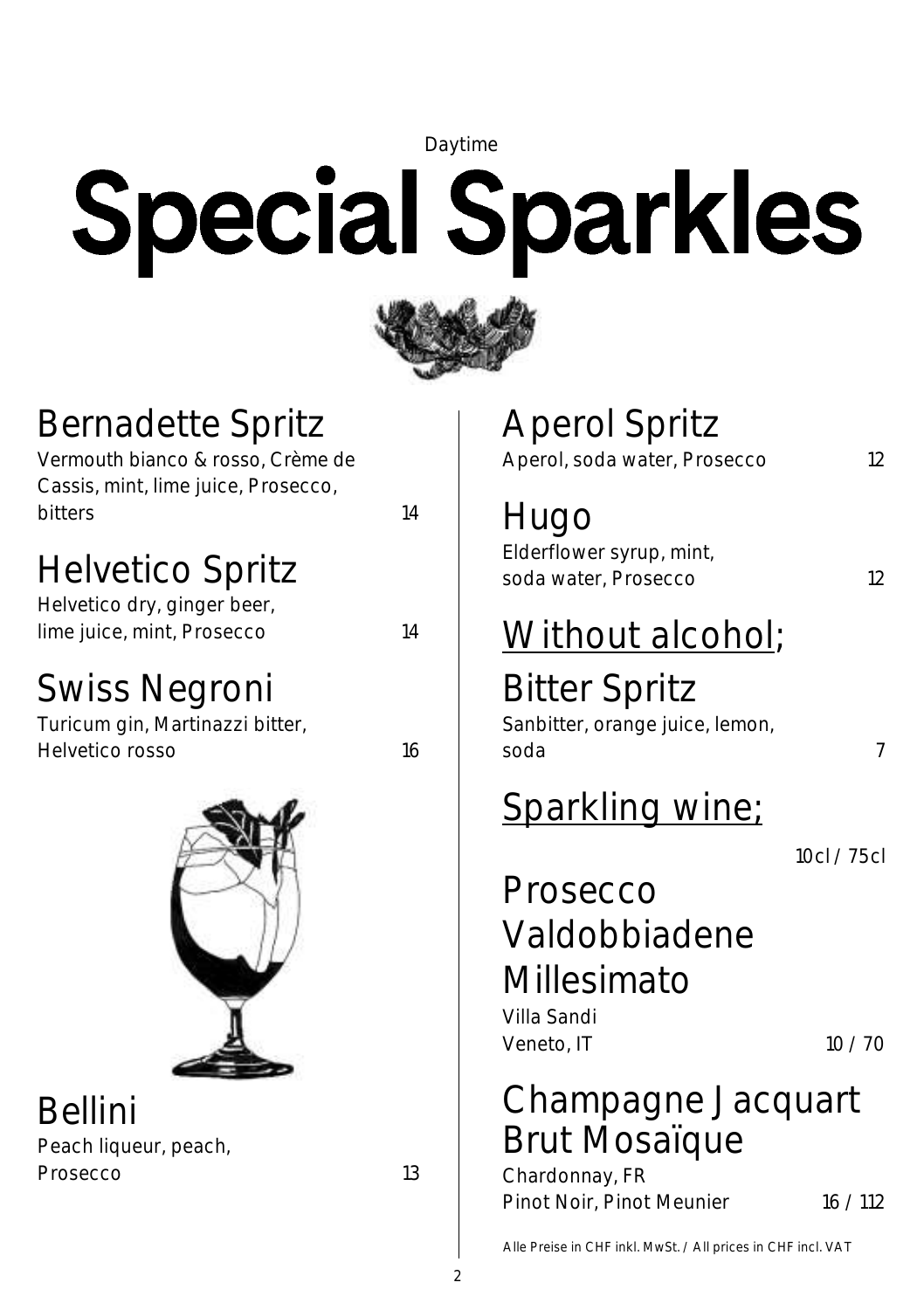## **Wines** by the Glass

10cl / 75cl

## White;

## Stadt Zürcher Kerner

Burghalde-Riesbach, Landolt Weine, Zürich 2020 Kerner 8.5 / 59

## **Touraine**

Françcois Chidaine, Loire, FR 2020 Sauvignon Blanc 7.5 / 52

## Roero Arneis

Malvirà, Piemont, IT 2020 Arneis 8 / 56

## Rosé;

### Miraflors Rosé

Côtes du Roussillon 2020 Domaine Lafage, Languedoc, FR Grenache Gris, Mourvèdre 8 / 56

### Red;

### Pinot Noir classic

Weingut Erich Meier, Uetikon, Zürich 2020 Pinot Noir 9.5/ 66

10cl / 75cl

## Ripasso Valpolicella

Monte del Frà, Veneto, IT 2018 Corvina, Rondinella 8 / 56

## Valletta

Gagliole, Toskana, IT 2017 Sangiovese, Merlot 9.5 / 66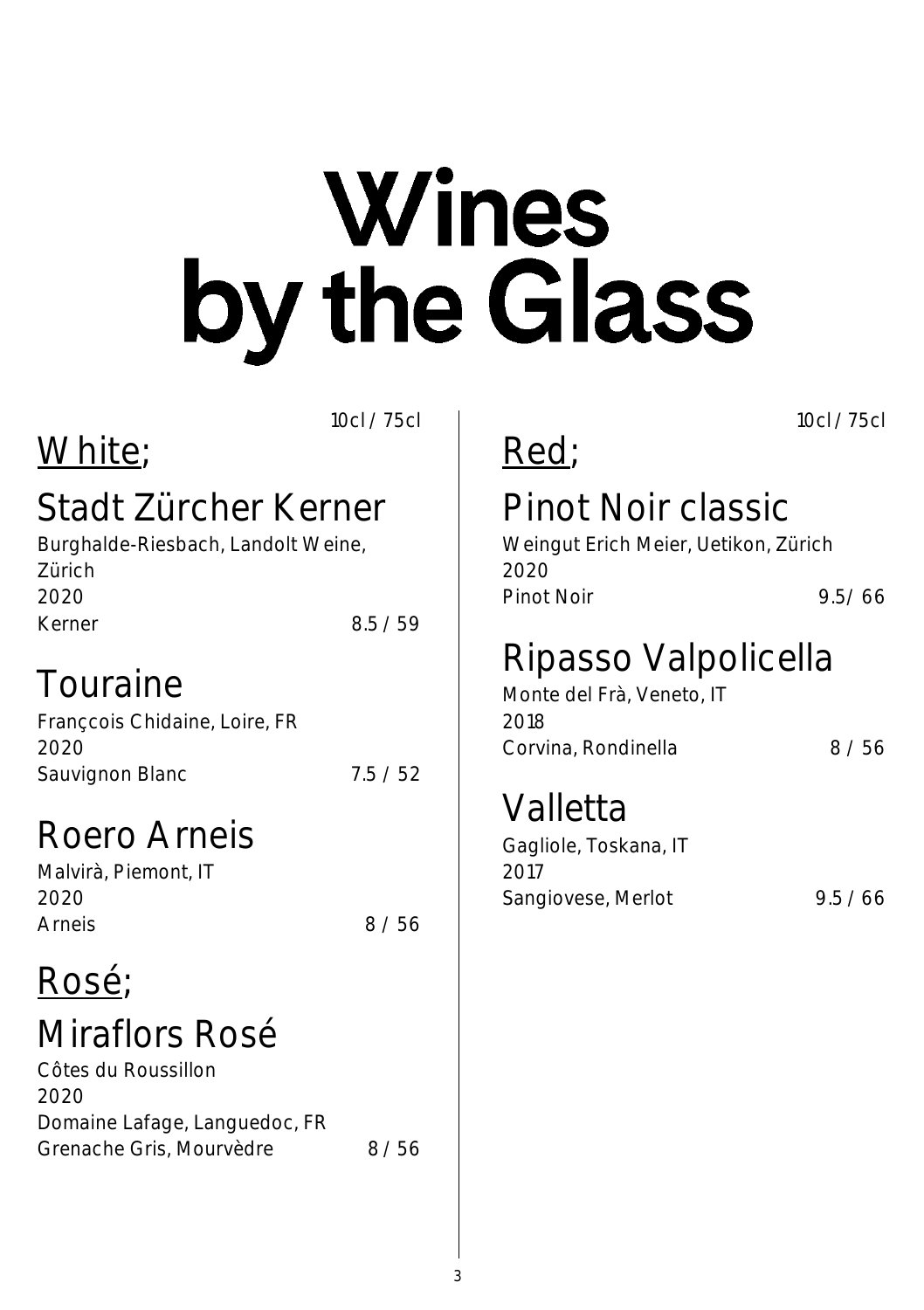# **All Day Food<br>Starters**

## Maiscrèmesuppe

mit marinierten Flusskrebsen *Corn cream soup with marinated crayfish* 15

### Gazpacho andaluz

mit Croûtons *Gazpacho andaluz with croûtons* 15



### Geflämmte Burrata

an mariniertem Pfirsich, bunte Tomaten und Chili-Balsamico Dressing *Flammed Burrata with marinated peach, tomatoes and chili-balsamico dressing* 18

### Bernadette's Tatar mit Swiss Prime Beef

mit roten Zwiebeln, Kapern, Pommery-Senf und frischen Kräutern, serviert mit Toast und Butter Bernadette's Swiss prime beef tartar *served with toast and butter* kleine Portion / *small portion* 29

grosse Portion / *large portion* 41 mit Cognac, Whisky oder Calvados +5

#### Irischer Rauchund Graved Lachs

serviert mit Apfel-Meerrettich, Honigsenf-Dillsauce, roten Zwiebeln, Kapern, Toast und Butter *Irish smoked and graved salmon with apple horseradish capers, honey-dill sauce and red onions served with toast and butter* kleine Portion / *small portion* 29 grosse Portion / *large portion* 41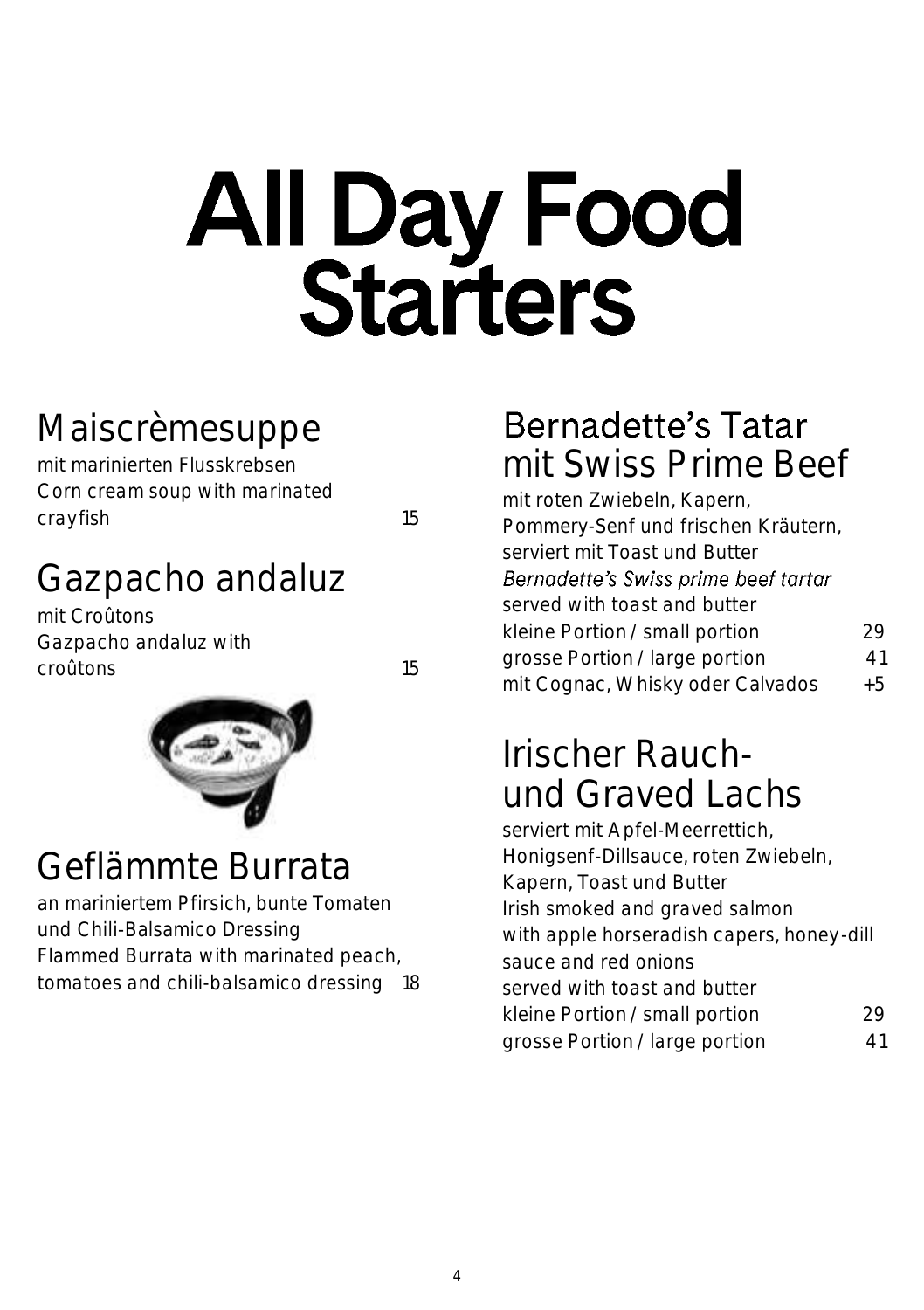# **All Day Food<br>Mains**

### Tranche vom Bio-Lachs mit Capresebutter

auf Gemüse-Balsamicobeet mit blauen Kartoffeln

*Slice from bio salmon with caprese butter with ramp-foam, asparagus ragout and blue potatoes* 38

### Erfrischendes Gemüsecurry mit Kichererbsen

serviert mit Basmatireis und Sesamcracker *Vegetable curry with chickpeas served with basmati rice and sesam crackers* 30

### Rosa gebratene Kalbsleber

verfeinert mit Tomaten, Pinienkernen, Marsala, Salbei und kräftigem Jus, serviert mit Rösti *Sautéed veal liver, refined with tomatoes, pine nuts, Marsala, sage and jus served with Rösti (180g)* 44

## Züri Gschnätzlets

vom Kalb mit leichter Champignon-Rahmsauce, Zürcher Weisswein und Rösti *Zürich style sliced veal with light white wine mushroom sauce and Rösti (140g)* 49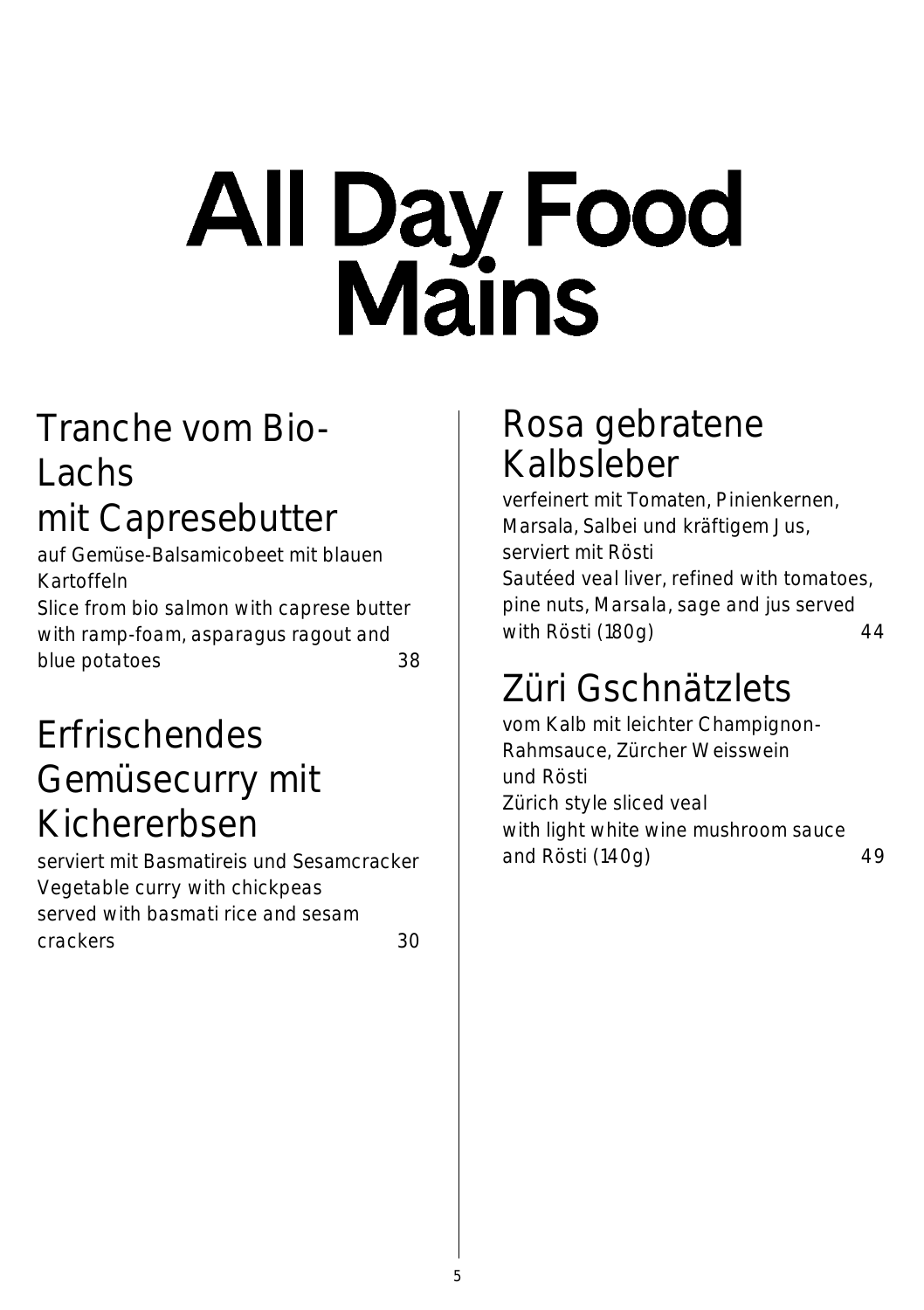## **Bernadette Loves Sweets**

## Wähen und Kuchen

fragen Sie unsere Mitarbeiter ab 6.5 *Tarts and Cakes Daily fresh offer of fruit tarts and cakes, ask our staff from 6.5*

### Tonkabohnen Crème brûlée

serviert mit frischen Beeren *Tonkabeans crème brûlèe served with fresh berries* 12

## Bernadette's Fiskaffee

Kaffee-und Vanilleglacé mit Espresso und Schlagrahm *Coffee and vanilla ice cream with espresso and cream* 12

## Coupe Bailey's

Vanilleglacé mit Baileys, Mandelkrokant und Schlagrahm *Vanilla ice cream with Baileys, almonds brittle and whipped cream* 11

## Coupe Dänemark

Vanilleglacé mit warmer Schokoladensauce und Schlagrahm *Vanilla ice cream with warm chocolate sauce and whippend cream* 12

## Kirsch Clafoutis

serviert mit Vanillesauce und Schokoglacé *Cherry clafoutis* 12 *served with vanilla sauce and chocolate ice cream*

### Solognotte / **Warmes** Apfeltartelette

mit Karamellsauce und Crème double de la Gruyère *Warm apple tart with caramel sauce and Crème double de la Gruyère* 14

## Glacé

Vanille, Schokolade, Kaffee, Erdbeer, Stracciatella, Karamell pro Kugel / *per scoop* 4.5 mit Schlagrahm / *with whipped*   $c$ ream  $+1$ 

## **Sorbets**

Zitrone, Mango-Passionsfrucht, Blutorange, Zwetschgen

pro Kugel / per scoop 4.5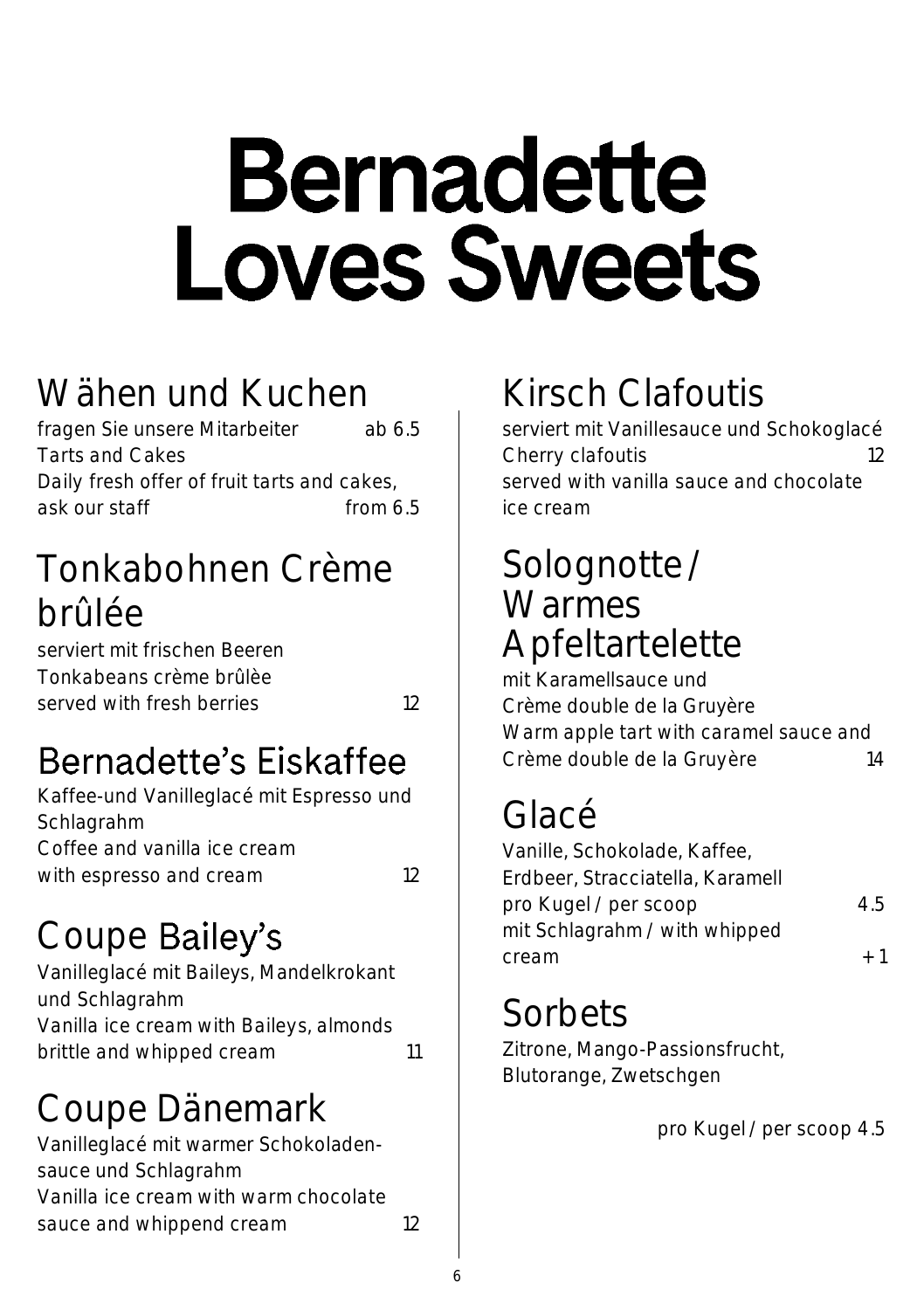



### Soft Drinks

| Gazosa Aranciata Amara         | 35cl             | 6   |
|--------------------------------|------------------|-----|
| Gazosa Limone                  | 35cl             | 6   |
| Rivella Rot / Blau             | 33 <sub>cl</sub> | 5.5 |
| Apfelschorle /                 |                  |     |
| Apple spritzer                 | 33cl             | 5.5 |
| Coca Cola                      | 33cl             | 5.5 |
| Cola Zero                      | 33cl             | 5.5 |
| Eistee Lemon                   | 33cl             | 5.5 |
| Red Bull                       | 25cl             | 8   |
| Tonic Fever Tree               | 20c1             | 6   |
| Bitter Lemon <i>Fever Tree</i> | 20c              | 6   |
| Ginger Ale Fever Tree          | 20c1             | 6   |
| Ginger Beer Fever Tree         | 20c1             | 6   |
| San Bitter                     | 10c              | 5.5 |

### Mineral / Water

Züriwasser ZH2O, drink & donate / *Tap water*

|                                      | 50cl  | २   |
|--------------------------------------|-------|-----|
|                                      | 100c1 | 6   |
| Valser Mineralwasser                 |       |     |
| mit & ohne Kohlensäure               | 33c1  | 5.5 |
| Valser water still or sparkling 75cl |       | 9.5 |

#### Säfte / Juices

| Orangensaft / orange juice | 20cl | 6 |
|----------------------------|------|---|
| Tomatensaft / Tomato       | 20c1 | 6 |
| Ananassaft / Pineapple     | 20c1 | 6 |
| Grapefruit                 | 20c1 | 6 |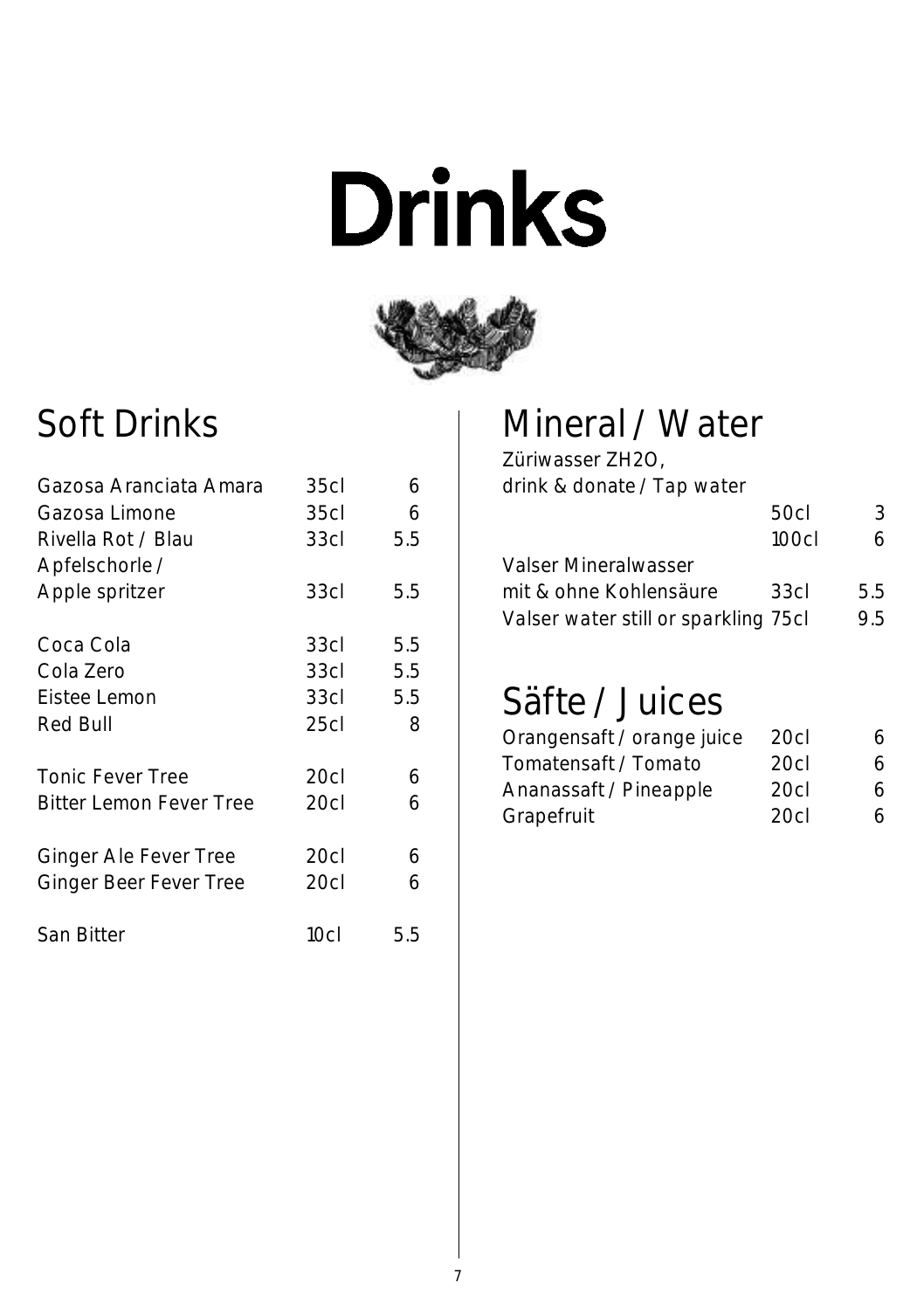# Hot Beverages<br>& Beer

### Heissgetränke / Hot Beverages

| Kaffee Crème, Espresso /<br>Coffee, espresso                                         | 4.5 |
|--------------------------------------------------------------------------------------|-----|
| Cappuccino, Milchkaffee /<br>Cappuccino, milk coffee                                 | 5.7 |
| Schwarztee /<br>Black teas: Darjeeling, Earl Grey,<br>Masala Chai                    | 5   |
| Grüntee / Green tea:<br>Morgentau                                                    | 5   |
| Infusionen / Herbal infusion:<br>Minze / <i>Mint</i> , Verveine, Rooibos-Orange 5    |     |
| Taucherli-Schoggi Milch /<br>Taucherli milk chocolate<br>Taucherli-Schoggi Schwarz / | 6.5 |
| Taucherli dark chocolate                                                             | 6.5 |

#### Bier / Beer

| Calanda Edelbräu<br>5.2 Vol%           | 33cl | 6 |
|----------------------------------------|------|---|
| Ittinger Amber<br>5.6 Vol%             | 33cl | 8 |
| Birra Moretti, L'Autentica<br>4.6 Vol% | 33cl |   |
| Appenzeller Weizenbier<br>5.2 Vol%     | 50cl |   |
| Leermond Appenzeller<br>O Vol%         | 33cl |   |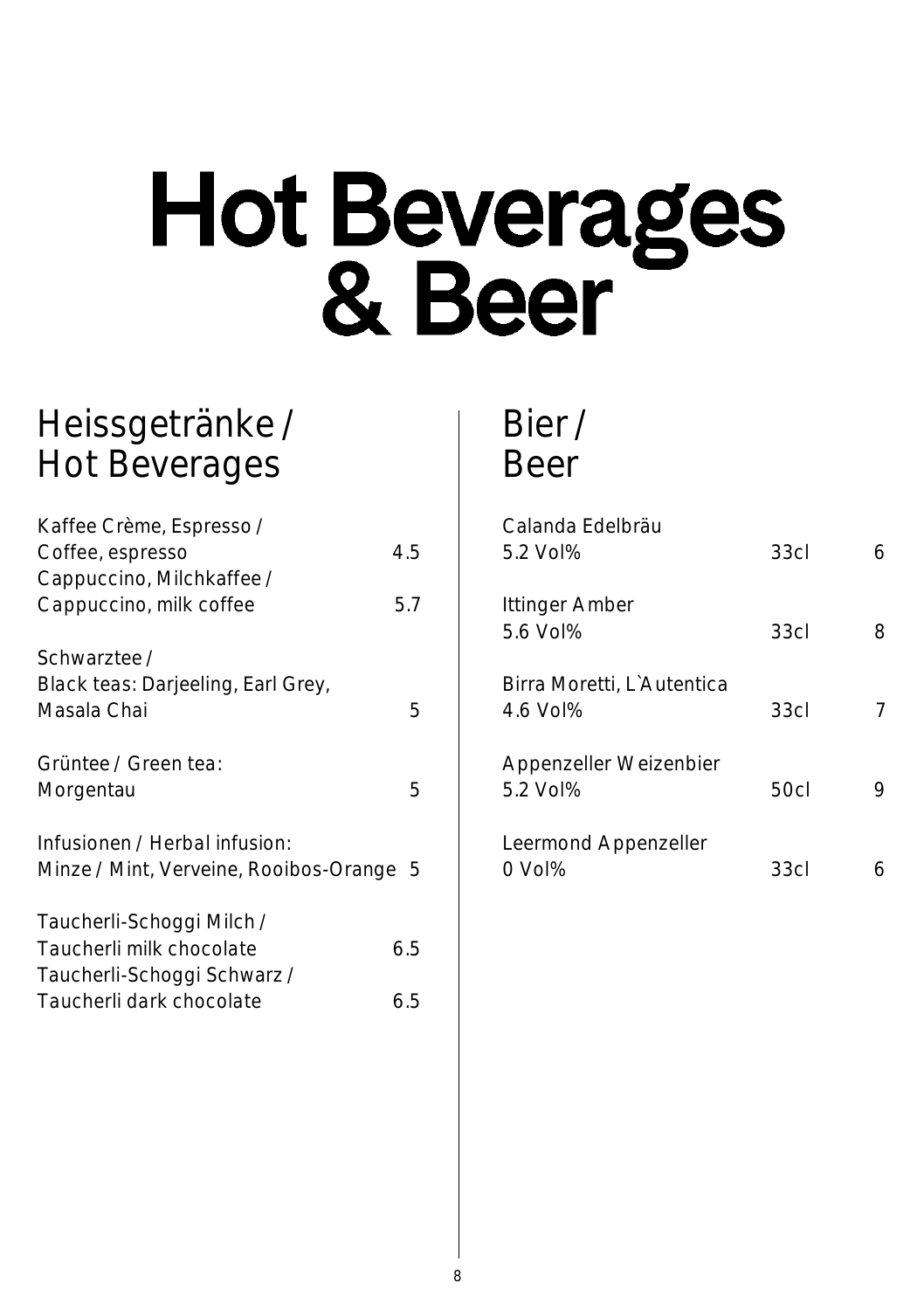## **Declaration** of Origin<br>& Suppliers

Fisch / Fish

### Fleisch / Meat

| Swiss Prime Beef<br>Geiser AG, Schlieren                                                                   | СH         | Swiss Alpine Salmon<br>Aquaculture                                                        | CH.  |
|------------------------------------------------------------------------------------------------------------|------------|-------------------------------------------------------------------------------------------|------|
| Kalb / Veal (Gschnätzlets)<br>Geiser AG, Schlieren<br>Metzgerei Keller, Zürich                             | CH.        | Rauchlachs, Salmon Salar<br>Rageth Comestibles AG,<br>Landquart                           | IF   |
| Kalb (Eckstück) / Veal<br>Geiser AG, Schlieren<br>Metzgerei Keller, Zürich<br>Metzgerei Köferli, Döttingen | CH.        | Graved Lachs, Salmon Salar<br>Rageth Comestibles AG,<br>Landquart                         | NOR. |
| Schwein / Pork<br>Geiser AG, Schlieren<br>Metzgerei Keller, Zürich<br>Metzgerei Köferli, Döttingen         | <b>CH</b>  |                                                                                           |      |
| Serrano Schinken/Serrano ham<br>Metzgerei Köferli, Döttingen<br>Frischparadies, Zürich                     | <b>ESP</b> | Bei Allergien oder Unverträglichkeiten,<br>wenden Sie sich bitte an unsere<br>Mitarbeiter |      |